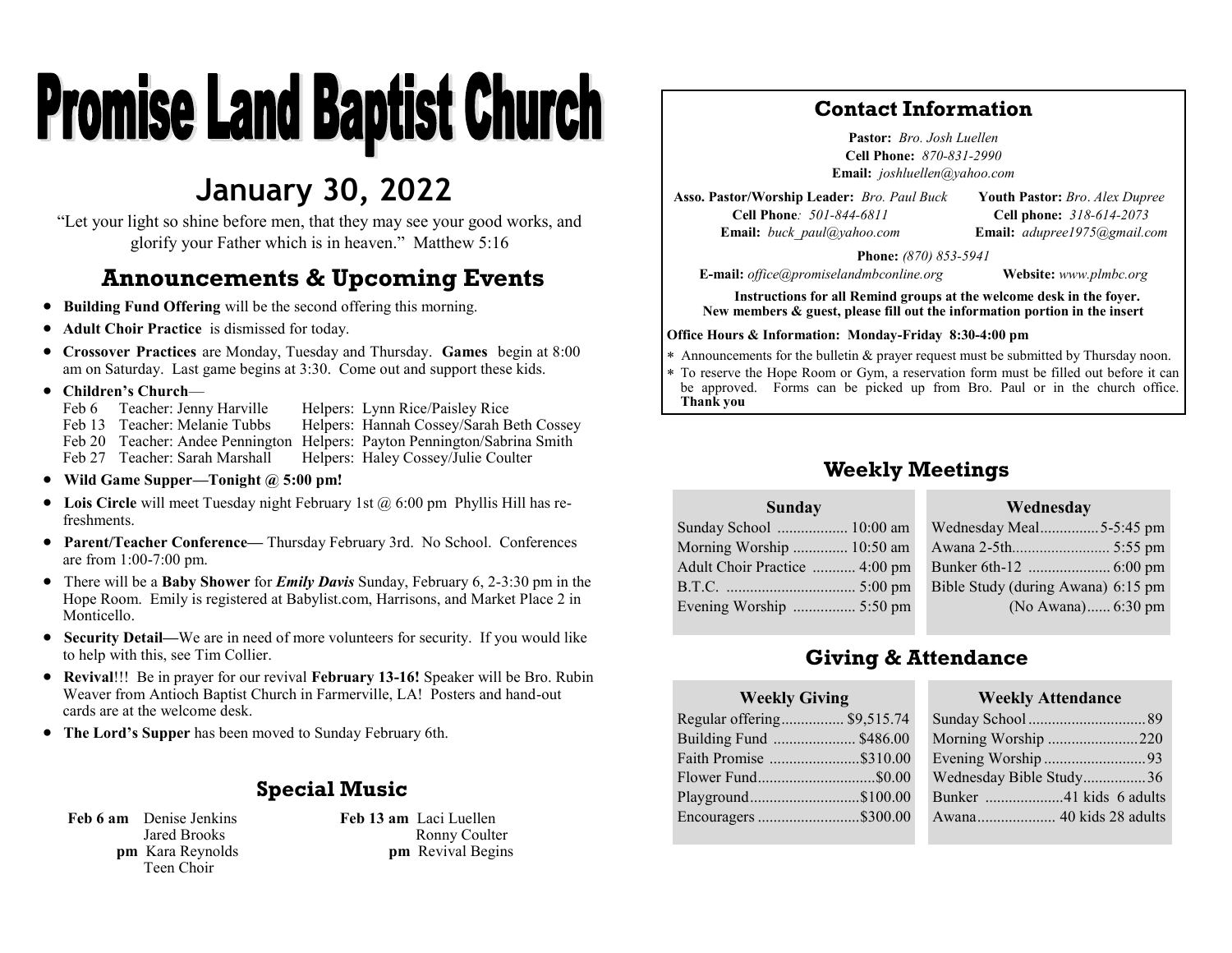

| Notes: |  |  |
|--------|--|--|
|        |  |  |
|        |  |  |
|        |  |  |
|        |  |  |
|        |  |  |
|        |  |  |
|        |  |  |
|        |  |  |
|        |  |  |

# **Security Detail**

Feb 6 am Guy Hughes/Johnny Kilcrease pm Lane Culp/Larry Collins Feb 13 am Johnny Naff/Ben Stell pm Buddy Kilcrease/Scutter Kilcrease Wednesdays: Tim Collier/Johnny Huffstetler